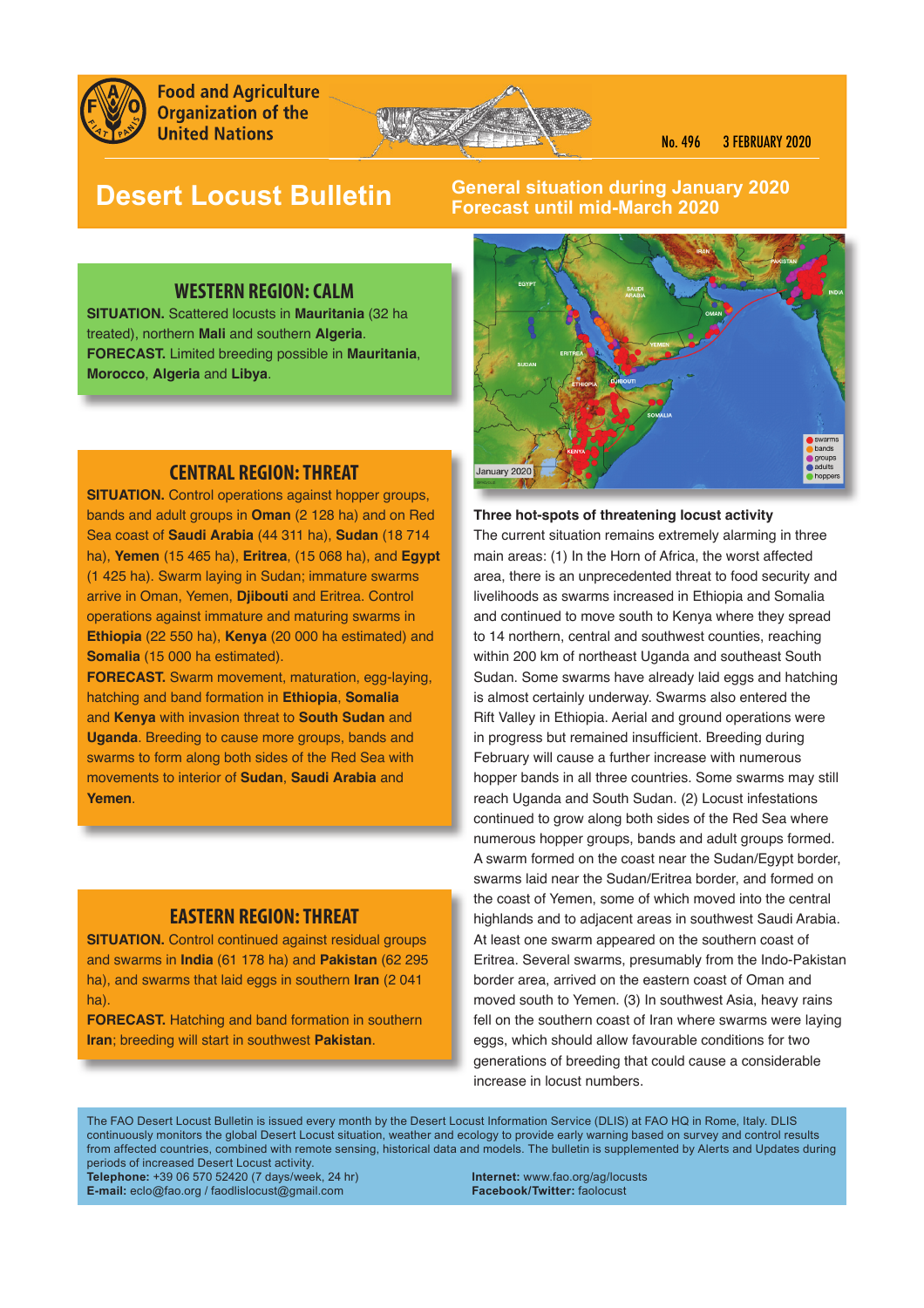

**Breeding conditions remained favourable along both sides of the Red Sea and the Horn of Africa. Heavy rains fell in southern Iran. Dry conditions prevailed in the Western Region.**

# **WESTERN REGION**

Although no significant rain fell in the region during January, ecological conditions remained favourable for limited breeding in parts of northwest Mauritania (Inchiri and southwest Adrar), in some areas of central, eastern and southern Algeria (Adrar, Illizi, Dianet, Tamanrasset), and in southwest Libya (near Ghat). However, low temperatures will delay locust maturation. Elsewhere, annual vegetation remained sufficiently green for limited locust survival in parts of northern Mali (Timetrine and Adrar des Iforas), northern Niger (Air Mountains), and Morocco (Draa Valley).

# **CENTRAL REGION**

Breeding conditions remained favourable in most coastal areas along both sides of the Red Sea where light to moderate rains fell at times. Conditions were also favourable on the southern coast of Yemen between Aden and Mukalla and on the eastern coast of Oman near Duqm and Sur. In the Horn of Africa, ecological conditions remained favourable for breeding in eastern Ethiopia and northeast Somalia due to heavy rains from cyclone Pawan in December. Light to moderate rains fell in southwest Ethiopia and in northern and central Kenya where conditions were also favourable for breeding.

# **EASTERN REGION**

In southern Iran, breeding conditions were favourable some two months earlier than normal due to unusual winter rains, green vegetation and above-normal temperatures. This was supplemented by unusually heavy rains that fell along most of the southern coast during the first two decades of the month, including flooding in coastal and interior areas of Sistan-Baluchistan province in the southeast. Some areas received its entire annual rainfall in a single day. This should allow breeding conditions to remain favourable for two generations of breeding. Light showers fell in parts of Baluchistan in southwest Pakistan. Ecological conditions continued to dry out and temperatures were low, along the Indo-Pakistan border.



Control operations increased in January (246 477 ha) compared to December (187 943 ha).

| Egypt        | 1425 ha          |
|--------------|------------------|
| Eritrea      | 15 068 ha        |
| Ethiopia     | 22 550 ha        |
| India        | 61 178 ha        |
| Iran         | 2 041 ha         |
| Kenya        | 20 000 ha (est.) |
| Mauritania   | 32 ha            |
| Oman         | 2 128 ha         |
| Pakistan     | 62 295 ha        |
| Saudi Arabia | 44 311 ha        |
| Somalia      | 15 000 ha (est.) |
| Sudan        | 18 714 ha        |
| Yemen        | 15 465 ha        |



# **Desert Locust Situation and Forecast**

# **WESTERN REGION**

# **MAURITANIA**

#### **• SITUATION**

During the first half of January, scattered solitarious hoppers, fledglings, and immature and mature solitarious adults, including one immature adult group, persisted in the northwest between Bennichab (1928N/1525W) and Oujeft (2003N/1301W). Ground teams treated 32 ha up to 11 January.

#### **• FORECAST**

*Small-scale breeding is likely to continue in the northwest in areas that remain favourable, which could cause a few small groups to form; however, low temperatures will delay hatching and locust maturation.* 

# **MALI**

#### **• SITUATION**

During January, scattered solitarious immature and mature adults persisted on the western side of the Adrar des Iforas southwest of Tessalit (2011N/0102E) and in the Tilemsi Valley.

# **• FORECAST**

*Low numbers of adults will persist in a few places of the Adrar des Iforas, Tilemsi Valley and Timetrine.*

# **NIGER**

# **• SITUATION**

No reports were received during January.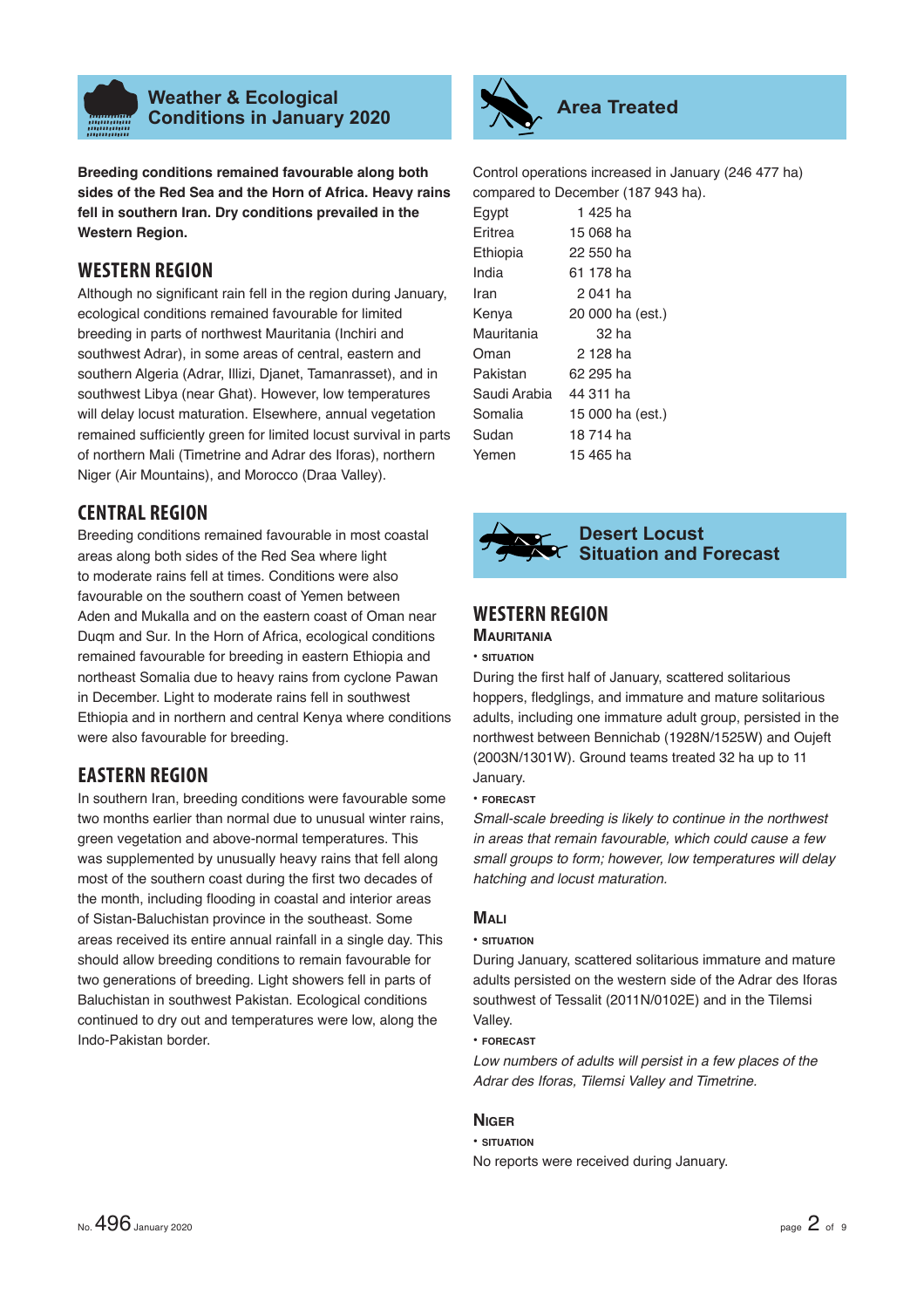#### **• FORECAST**

*Low numbers of locusts may be present and are likely to persist in parts of the Air Mountains.*

### **CHAD**

**• SITUATION** No locusts were reported during January. **• FORECAST** No significant developments are likely.

# **BURKINA FASO**

**• SITUATION** No reports were received during January. **• FORECAST** No significant developments are likely.

# **SENEGAL**

**• SITUATION** No locusts were reported during January. **• FORECAST** *No significant developments are likely.* 

# **BENIN, CAMEROON, CAPE VERDE, CÔTE D'IVOIRE, GAMBIA, GHANA, GUINEA, GUINEA BISSAU, LIBERIA, NIGERIA, SIERRA LEONE AND TOGO**

**• FORECAST** *No significant developments are likely.* 

# **ALGERIA**

# **• SITUATION**

During January, scattered immature solitarious adults were present west of Tamanrasset (2250N/0528E) where breeding had occurred earlier. No locusts were seen in the Adrar (2753N/0017W) valley.

**• FORECAST**

*Low numbers of locusts are likely to persist along the edge of the Hoggar Mountains near Tamanrasset and may be present near Illizi, Djanet, and agricultural areas in the central Sahara. Limited breeding could commence once temperatures start to warm up towards the end of the forecast period.*

# **MOROCCO**

### **• SITUATION**

No locusts were reported during January.

# **• FORECAST**

*Low numbers of adults may appear in March along the southern side of the Atlas Mountains and breed on a small scale once rains occur.*

# **LIBYA**

**• SITUATION**

No reports were received during January.

#### **• FORECAST**

*Low numbers of adults may persist in the southwest near Ghat where small-scale breeding could commence once temperatures start to warm up towards the end of the forecast period.*

### **TUNISIA**

**• SITUATION** No locusts were reported during January.

**• FORECAST**

*No significant developments are likely.* 

# **CENTRAL REGION**

# **SUDAN**

#### **• SITUATION**

During January, hopper groups and bands continued to form on the northern coast of the Red Sea south of the Egyptian border near Fodukwan (2145N/3644E). Fledging occurred, giving rise to a few immature adult groups and at least one immature swarm at the end of the month. Smallerscale breeding is in progress in adjance subcoastal areas of Wadi Oko/Diib where groups of hoppers and immature and mature adults are present in a few places. Scattered mature solitarious adults are present in both areas. Swarms laid eggs in Tokar Delta (1827N/3741E) and on the coastal plain to Karora (1745N/3820E) and the Ertirean border, and hatching and band formation started in the last decade. Scattered solitarious adults were maturing along the coast from Port Sudan to Karora. In the northern Nile Valley, scattered immature and mature solitarious adults were present near Dongola (1910N/3027E). Control operations treated 18 714 ha of which 11 700 ha were by air.

#### **• FORECAST**

*A few more groups and swarms will form on the northern coast, which are likely to move to the Nile Valley as vegetation dries out where breeding will occur with possible hatching and band formation starting about mid-March. More hatching and band formation will occur in Tokar and on the southern coast where new immature adult groups and swarms could start to form in early March.* 

# **ERITREA**

#### **• SITUATION**

During January, first-generation late-instar hoppers and adults formed groups that were maturing on the Red Sea coast between Wekiro (1548N/3918E) and Embere (1628N/3856E), and laying was still occurring. A second-generation of hatching continued from Massawa (1537N/3928E) to south of Mehimet (1723N/3833E), giving rise to hopper groups and some bands. On the 20<sup>th</sup>, a swarm was seen near Assab (1301N/4247E) on the southern coast. Ground teams treated 15 068 ha up to 27 January.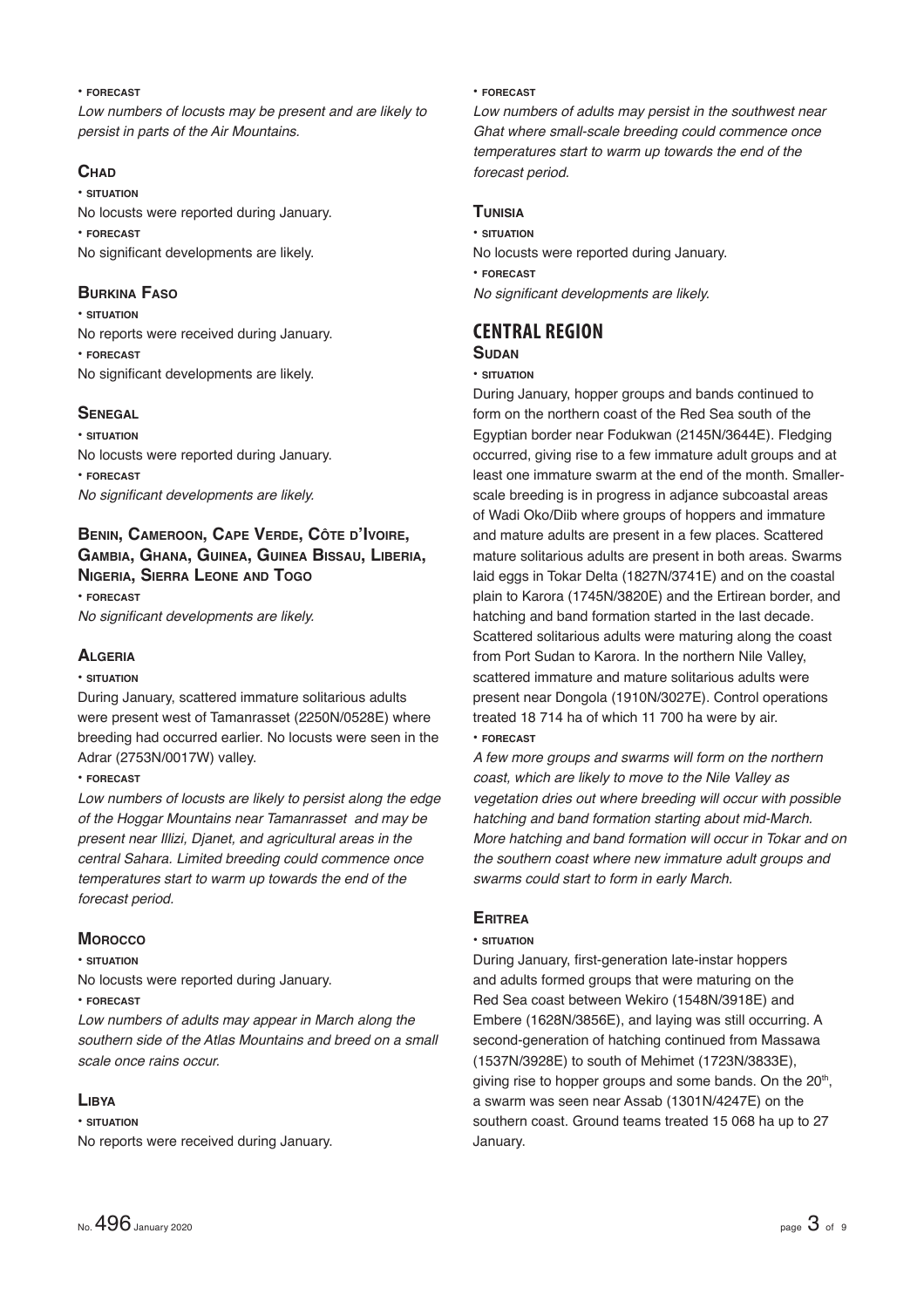#### **• FORECAST**

*As second-generation breeding continues on the Red Sea coast, an increasing number of hopper groups and bands will form, giving rise to adult groups and swarms. A northwards movement along the coast can be expected if conditions start to dry out in March.*

### **ETHIOPIA**

### **• SITUATION**

During January, numerous immature swarms were present within a large portion of the Somali region between Jijiga (0922N/4250E), Gode (0557N/4333E) and Warder (0658N/4520E). From the second week onwards, an increasing number of swarms moved towards the southwest to central and southern Oromiya region while other swarms remained in the Ogaden of the Somali region, some of which had matured. By mid-month, the swarms had extended as far south as the Kenya border from northwest of Moyale (Kenya) to the edge of the Rift Valley near Konso (0520N/3726E) and adjacent areas of eastern SNNPR region. There were also cross-border swarm movements. During the last week, swarms moved into the Rift Valley from the south to reach Awasa (0703N/3829E) and from the north to reach Nazreth (0831N/3915E). Aerial control operations treated 22 550 ha.

#### **• FORECAST**

*Swarm movements are likely to occur in Somali, Oromiya and parts of SNNP regions, especially in the Rift Valley and reaching parts of the central highlands. This will be supplemented by cross-border swarm movements along the Somali and Kenyan border. Substantial breeding is expected to occur in Somali and Oromiya and, to a lesser extent in the Rift Valley, which will cause hopper bands to form.* 

#### **DJIBOUTI**

#### **• SITUATION**

On 18–20 January, immature swarms were seen in the southeast interior near the Ethiopian border and Ali Sabieh (1109N/4242E) and on the coast south of Tadjourah (1147N/4253E).

#### **• FORECAST**

*There is a low risk that a few groups and swarms may appear in the south and east from adjacent areas of eastern Ethiopia and northwest Somalia.* 

#### **SOMALIA**

#### **• SITUATION**

A late report indicated that hopper bands formed on the northwest coast between Lughaye (1041N/4356E) and Silil (1058N/4326E) during December. Scattered immature and mature solitairous adults and at least one mature group of laying adults were also present. On the 25<sup>th</sup>, an immature swarm was seen on the escarpment south of Silil. In the northeast, control operations were undertaken

against hopper bands on the coast between Lasqoray (1109N/4811E) and Bosaso (1118N/4910E).

During January, control operations were carried out against laying swarms and early instar hopper bands on the northeast plateau near Garowe (0824N/4829E), treating an estimated 15 000 ha. In the south, swarms laid eggs in the south north of Garbahare (0320N/4213E) and near and the borders of Ethiopia and Kenya.

#### **• FORECAST**

*In the northwest, breeding will cause locust numbers to increase along the coast. In the northeast, more hopper groups and bands will form as hatching continues on the plateau where new swarms could start forming by the end of the forecast period. In central and southern areas, egglaying, hatching and hopper band formation are expected throughout the forecast period.*

#### **KENYA**

#### **• SITUATION**

During January, large and numerous immature swarms contined to arrive from the north into the northeast near Mandera (0356N/4151E) and subsequently spread to 14 northern, central and southwest counties. On the 26<sup>th</sup>, a swarm reached the Rift Valley northwest of Kopedo (0111N/3606E). By the end of the month, immature swarms had reached as far south as Makueni county, and there were reports of locusts in Nairobi. Some swarms in the northern and central areas had become mature. Ground and aerial control operations treated an estimated 20 000 ha or more.

#### **• FORECAST**

*Additional swarms will continue to arrive in the northeast from adjacent areas of Ethiopia and Somalia and spread in a westerly direction through northern and central areas. Movement further south will be limited due to headwinds. Breeding will cause a further increase in locust numbers with hatching and band formation during February and March.*

#### **SOUTH SUDAN**

**• SITUATION**

No locusts were reported during January.

**• FORECAST**

*There is a high risk that a few small swarms will appear in the southeast from adjacent areas of southern Ethiopia and northern Kenya at any time in the coming few weeks; thereafter, the risk should decline.*

#### **UGANDA**

#### **• SITUATION**

No locusts were reported during January.

**• FORECAST**

*There is a low risk that a few small swarms may appear in the northeast from adjacent areas of Kenya at any time in the coming few weeks; thereafter, the risk should decline.*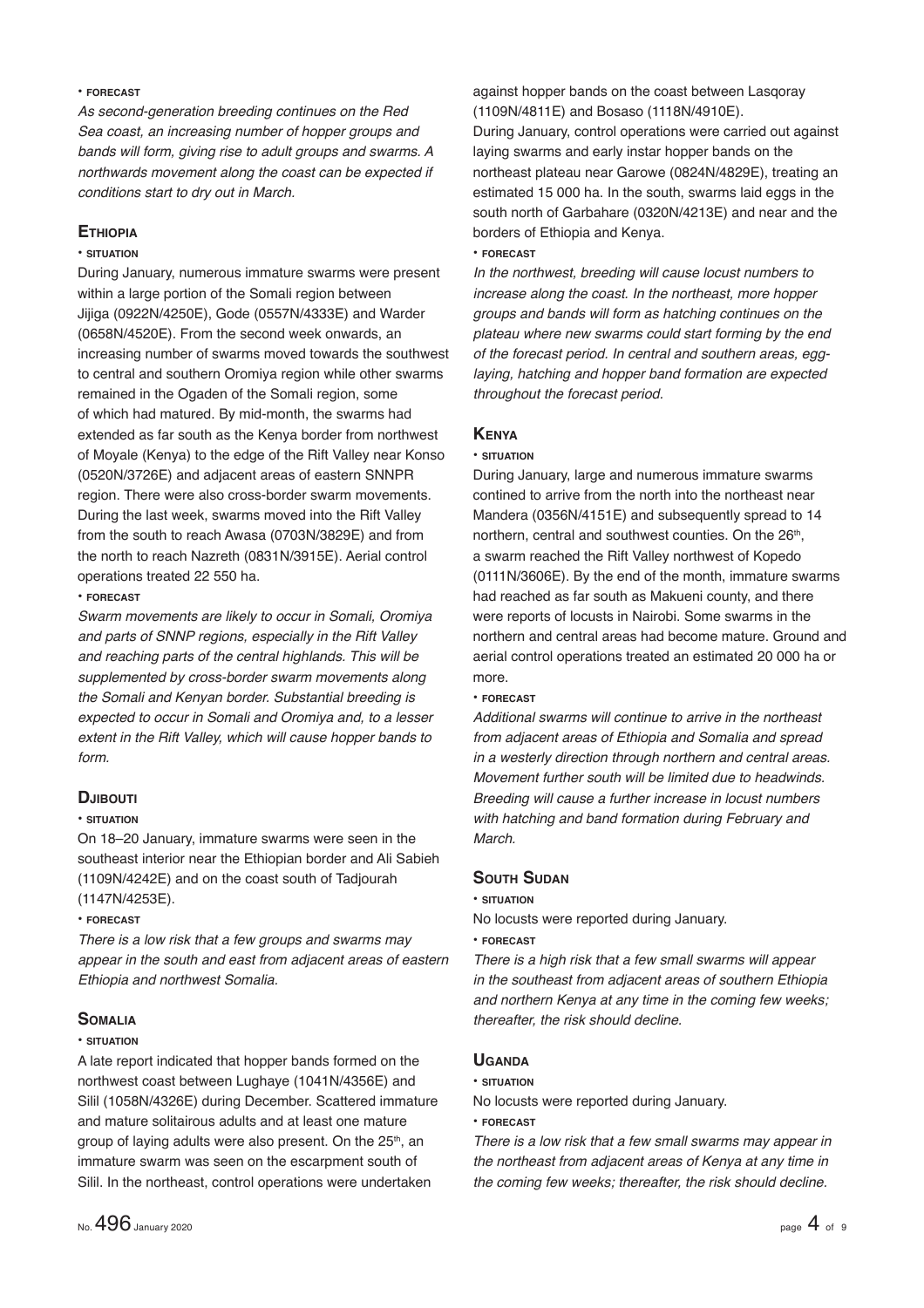# **EGYPT**

#### **• SITUATION**

During January, small-scale breeding continued in a few other areas between El Sheikh El Shazly (2412N/3438E) and the Sudanese border where scattered soliairous hoppers, and immature and mature solitarious adults were present. Late instar hopper groups and bands and immature adult groups were present in one area of the southeast along the Red Sea coast between Shalatyn (2308N/3535E) and Abu Ramad (2224N/3624E). No locusts were present near Lake Nasser and Tushka (2247N/3126E) while immature solitarious adults were seen near Sh. Oweinat (2219N/2845E). Ground teams treated 1 425 ha. **• FORECAST**

*Locust numbers will increase further on the Red Sea coastal plains in the southeast as breeding continues, giving rise to hopper and adult groups. A second generation of laying could start in February if conditions remain favourable, which would lead to a further increase in locusts.*

#### **SAUDI ARABIA**

#### **• SITUATION**

During January, second-generation laying by adult groups continued early in the month in a few places along the Red Sea coast while, more importantly, hopper groups and bands increased substantially on the coast from south of Jeddah (2130N/3910E) to north of Jizan (1656N/4233E). As fledging occurred, an increasing number of immature adult groups formed. This was supplemented by a few immature swarms arriving from adjacent areas of Yemen on the 1<sup>st</sup> in the Farsan Islands off the coast of Jizan and on the 22<sup>nd</sup> near Najran (1729N/4408E). Control teams treated 44 311s ha of which 7 450 ha were by air. No locusts were seen on the northern Red Sea coast between Jeddah and Umm Lajj (2501N/3716E).

#### **• FORECAST**

*Numerous immature adult groups and swarms will continue to form on the central and southern Red Sea coast. If conditions remain favourable, another generation of laying could commence from late February onwards; otherwise, groups and swarms are likely to move into the interior spring breeding areas although some movements could occur north along the coast especially if rains fall on the northern coast.*

### **YEMEN**

#### **• SITUATION**

During January, numerous hopper bands persisted on the northern Red Sea coast between Al Zuhrah (1541N/4300E) and Suq Abs (1600N/4312E) and on the central coast near Hodeidah (1450N/4258E) and southwards from earlier breeding. Mainly mature adult groups were also present mixed with immature and mature solitarious adults. During the last decade, several immature swarms were initially seen near Hodeidah and then later in the highlands from

Taiz (1335N/4401E) to south of Sada'a (1656N/4345E). Ground teams treated 15 465 ha. On the southern coast, solitarious hoppers, immature and mature solitarious adults, and hopper groups were present on the coast near Aden (1250N/4503E). On the  $17<sup>th</sup>$ , an immature swarm arrived on the eastern coast near Sayhut (1512N/5115E) and a few immature swarms were seen in the interior near Marib (1527N/4519E) at the end of the month. There swarms may have come from Indo-Pakistan border via Oman. **• FORECAST**

*Breeding will continue on the Red Sea coast and cause a further increase in locust numbers that will give rise to hopper groups, bands, adult groups and swarms. Swarms will continue to move in the highlands and on the eastern coast towards the interior between Marib and Shabwah where they are likely to mature and breed in areas that receive good rains.*

#### **OMAN**

#### **• SITUATION**

During January, breeding continued on the eastern coast south of Ras Al Hadd (2232N/5948E) and near Duqm (1939N/5743E) where mainly late instar hopper groups and a few bands caused groups of immature and mature adults to form, some of which moved south of Duam and were copulating. Mature groups also appeared north of Thumrait (1736N/5401E) in the southern interior. A few immature swarms probably from the Indo-Pakistan area arrived along the eastern coast south of Duqm on the  $6<sup>th</sup>$  and  $7<sup>th</sup>$  moving westwards, on the southern coast at Salalah (1700N/5405E) on the 14<sup>th</sup>, near Al Jazar (1856N/5702E) on the  $20<sup>th</sup>$ , and northwest of Sur on the northeast coast during the last week. Ground teams treated 2 128 ha.

#### **• FORECAST**

*Hatching and band formation is likely to occur in the Duqm area. As adults mature in the Sur area, further breeding could occur along the coast and extend to any northern or coastal areas that receive rainfall.*

# **BAHRAIN, IRAQ, ISRAEL, JORDAN, KUWAIT, LEBANON, PALESTINE, QATAR, SYRIA, TANZANIA, TURKEY, AND UAE**

**• FORECAST** *No significant developments are likely.* 

# **EASTERN REGION**

#### **IRAN**

#### **• SITUATION**

During January, several adult groups and swarms laid eggs on the southeast coast in Hormozgan province between Minab (2708N/5705E) and Jask (2540N/5746E) where a few hoppers were already present. Solitarious immature adults were present near Pishin (2605N/6145E)and the border of Pakistan. Ground teams treated 2 041 ha. No locusts were reported elsewhere.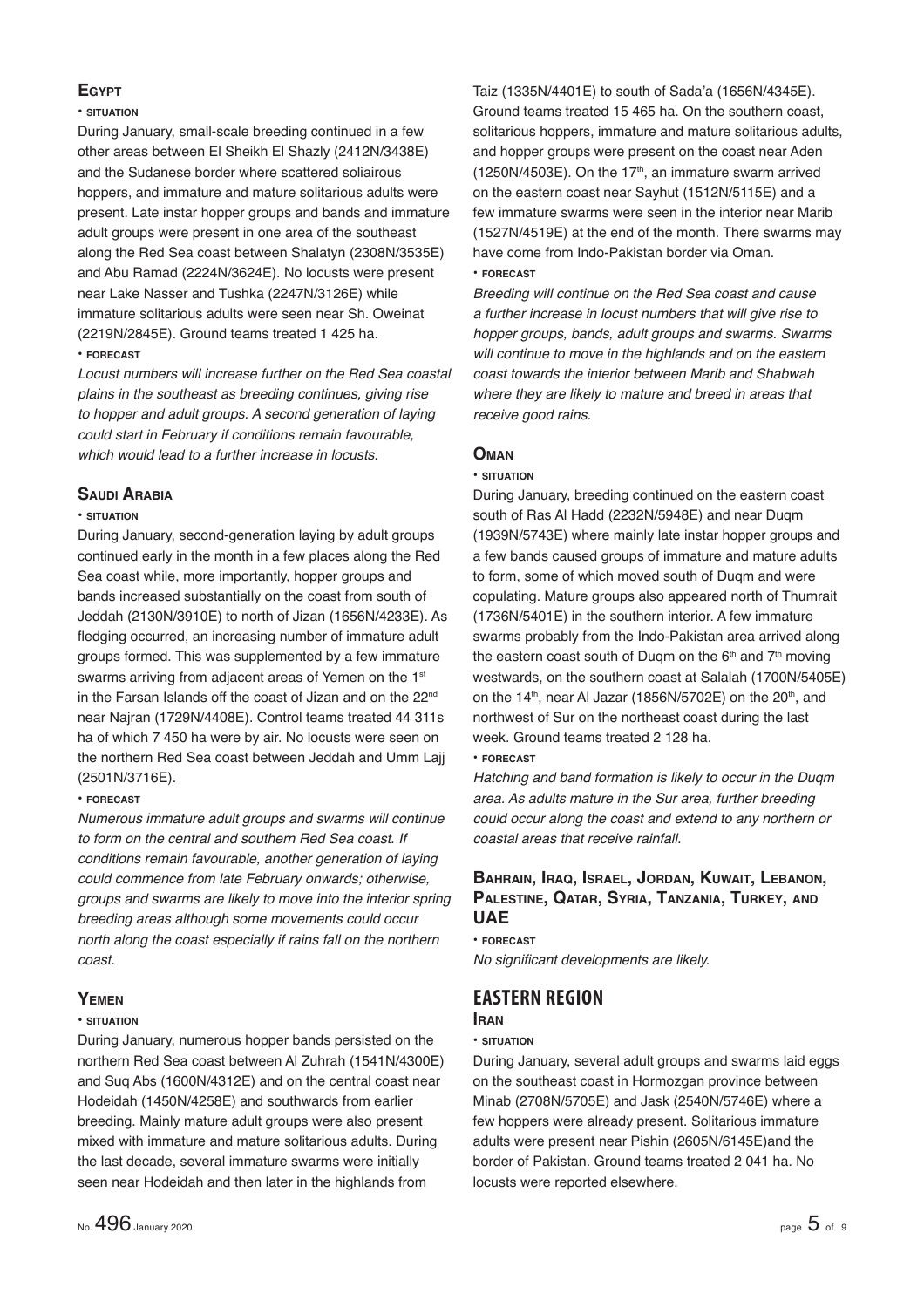#### **• FORECAST**

*Hatching and band formation is likely to occur in coastal areas of Hormozgan that is likely to give rise to immature swarms starting in March. Breeding will occur in coastal*  and interior areas of recent flooding in Sistan-Baluchistan *that could potentially cause a dramatic increase in locust numbers.*

#### **PAKISTAN**

#### **• SITUATION**

During January, a few third-generation hoppers continued to fledge and form immature groups in Nara Desert while immature adult groups persisted in Tharparkar, Nara and Cholistan deserts. Some of these groups and small swarms moved north of Bahawalpur (2924N/7147E). Cross-border movements continued, including a few immature swarms. On the 31<sup>st</sup>, immature adult groups reached Khyber Pakhtunkhwa near Dera Ismail Khan (3151N/7052E). Control operations treated 62 295 ha of which 2 100 ha were by air.

#### **• FORECAST**

*Any residual adult groups or swarms along both sides of the Indo-Pakistan border will move towards areas of recent rainfall in Baluchistan where breeding will commence in favourable areas and give rise to hopper groups and bands.*

#### **INDIA**

#### **• SITUATION**

During January, numerous residual immature adult groups and swarms persisted in Rajasthan while some populations moved north to Suratgarh (2919N/7354E), southeast to Jalore (2520N/7237E), and south to northern Gujarat and the Rann of Kutch. This was supplemented at times by cross-border movements. Ground teams treated 61 178 ha. **• FORECAST**

*The majority of the residual summer-bred adult groups and swarms will move from Rajasthan and Gujarat west towards Baluchistan, Pakistan. Only low numbers of locusts are likely to remain in favourable areas.* 

#### **AFGHANISTAN**

#### **• SITUATION**

No reports were received during January.

#### **• FORECAST**

*There is a low risk that a few groups or small swarms from the Indo-Pakistan border may appear in southern areas.*



# **Announcements**

# Locust warning levels

A colour-coded scheme indicates the seriousness of the current Desert Locust situation: **green** for *calm*, **yellow** for *caution*, **orange** for *threat* and **red** for *danger*. The scheme is applied to the Locust Watch web page and to the monthly bulletins. The levels indicate the perceived risk or threat of current Desert Locust infestations to crops and appropriate actions are suggested for each level.

# Locust reporting

**Calm (green).** Countries should report at least once/month and send RAMSES data with a brief interpretation. **Caution (yellow), threat (orange) and danger (red).** During locust outbreaks, upsurges and plagues, RAMSES output files with a brief interpretation should be sent at least twice/week within 48 hours of the latest survey. **Bulletins.** Affected countries are encouraged to prepare decadal and monthly bulletins summarizing the situation. **Reporting.** All information should be sent by e-mail to the FAO/ECLO Desert Locust Information Service (eclo@fao. org and faodlislocust@gmail.com). Reports received by the first two days of the new month will be included in the FAO Desert Locust Bulletin; otherwise, they will not appear until the following month. Reports should be sent even if no locusts were found or if no surveys were conducted.

# Desert Locust upsurge

On 17 January, the Director-General of FAO activated the L3 protocols, the highest emergency level in the United Nations system, in FAO to allow fast-tracking an effective response to the upsurge in the Horn of Africa. See www.fao. org/locusts for more details.

# **Condolences**

It is with deep regret that we announce the death of Captain Shoaib Malik and Engineer Fawad Butt of the Federal Department of Plant Protection, Pakistan, who died in crash while undertaking aerial control operations against Desert Locust in Rahimyar Khan District on 12 January. We would like to express our sincere condolences to their families and government.

# Calendar

The following activities are scheduled:

- L3. UN member states briefing on the locust infestations in the Horn of Africa, Geneva, Switzerland (3 February)
- L3. Desert Locust ministerial and partners briefing meeting, Addis Ababa, Ethiopia (7 February)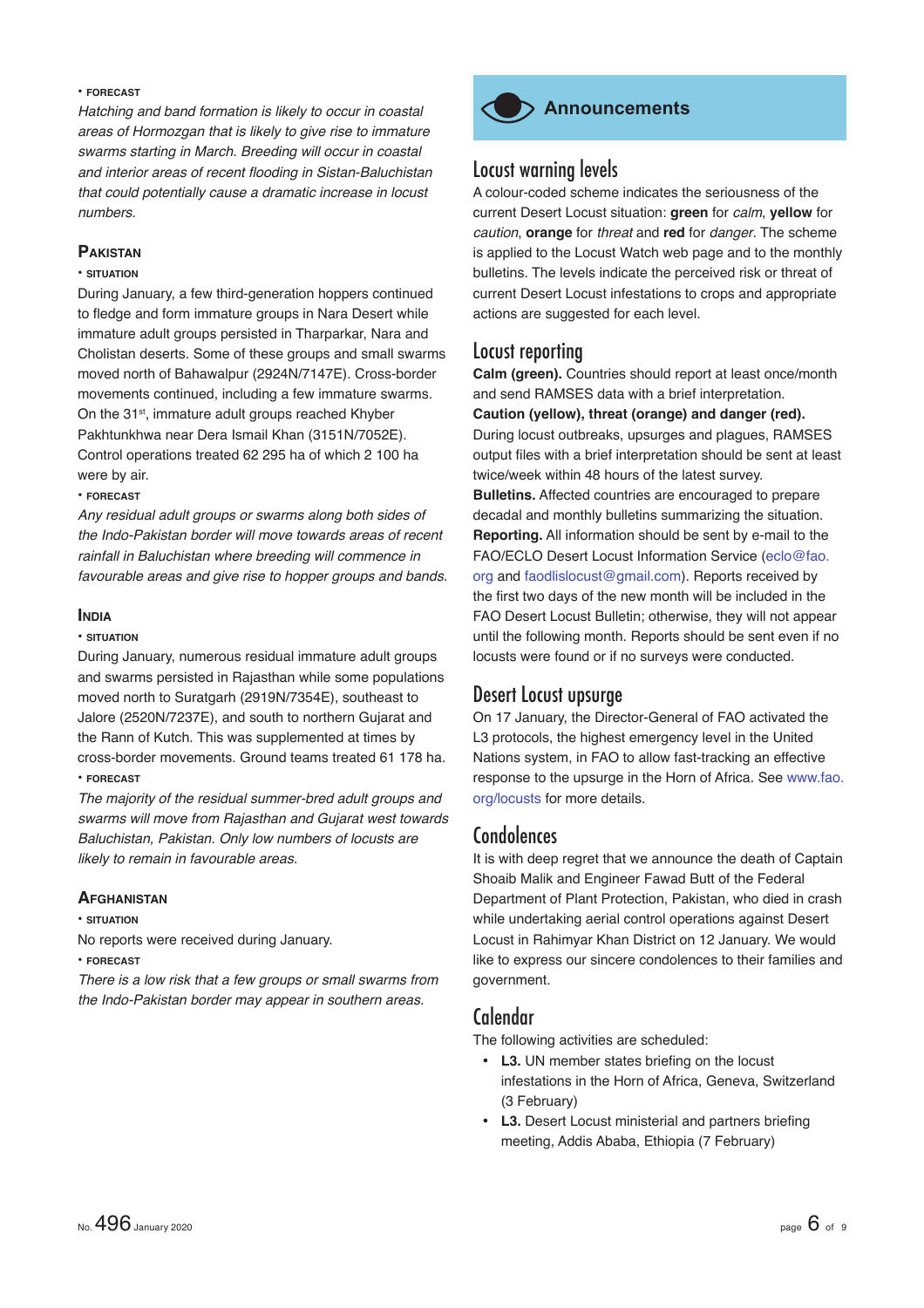- L3. OCHA/FAO briefing on the locust upsurge in the Horn of Africa, UN Headquarters, New York, USA (10 February)
- **CLCPRO/DLIS.** Western Region Desert Locust Information Officer workshop, Dakar, Senegal (6–10 April)
- **CRC/SWAC/DLIS.** Central Region and SWAC Desert Locust Information Officer workshop, Cairo, Egypt (7–11 June)



The following special terms are used in the Desert Locust Bulletin when reporting locusts:

# Non-gregarious adults and hoppers

# **Isolated** (few)

- very few present and no mutual reaction occurring
- 0–1 adult/400 m foot transect (or less than 25/ha)
- **Scattered** (some, low numbers)
- enough present for mutual reaction to be possible but no ground or basking groups seen
- 1–20 adults/400 m foot transect (or 25–500/ha) **Group**
- forming ground or basking groups
- 20+ adults/400 m foot transect (or 500+/ha)

# Adult swarm and hopper band sizes

# **Very small**

| • band: 2,500 m <sup>2</sup> – 10 ha |
|--------------------------------------|
|                                      |
|                                      |
|                                      |
|                                      |
|                                      |

# Rainfall

# **Light**

- $\cdot$  1–20 mm
- **Moderate**
- $\cdot$  21–50 mm
- **Heavy**
- more than 50 mm
- **Summer rains and breeding areas**
- July–September/October
- Sahel of West Africa, Sudan, western Eritrea; Indo-Pakistan border

# **Winter rains and breeding areas**

- October–January/February
- Red Sea and Gulf of Aden coasts; northwest Mauritania, Western Sahara

# **Spring rains and breeding areas**

- February–June/July
- Northwest Africa, Arabian Peninsula interior, Somali plateau, Iran/Pakistan border

# Other reporting terms **Breeding**

# • The process of reproduction from copulation to fledging **Recession**

• Period without widespread and heavy infestations by swarms

# **Remission**

• Period of deep recession marked by the complete absence of gregarious populations

# **Outbreak**

• A marked increase in locust numbers due to concentration, multiplication and gregarisation which, unless checked, can lead to the formation of hopper bands and swarms

# **Upsurge**

• A period following a recession marked initially by a very large increase in locust numbers and contemporaneous outbreaks followed by the production of two or more successive seasons of transient-to- gregarious breeding in complimentary seasonal breeding areas in the same or neighbouring Desert Locust regions

# **Plague**

• A period of one or more years of widespread and heavy infestations, the majority of which occur as bands or swarms. A major plague exists when two or more regions are affected simultaneously

# **Decline**

• A period characterised by breeding failure and/or successful control leading to the dissociation of swarming populations and the onset of recessions; can be regional or major

# Warning levels

# **Green**

• *Calm*. No threat to crops; maintain regular surveys and monitoring

# **Yellow**

• *Caution*. Potential threat to crops; increased vigilance is required; control operations may be needed

# **Orange**

• *Threat*. Threat to crops; survey and control operations must be undertaken

# **Red**

• *Danger*. Significant threat to crops; intensive survey and control operations must be undertaken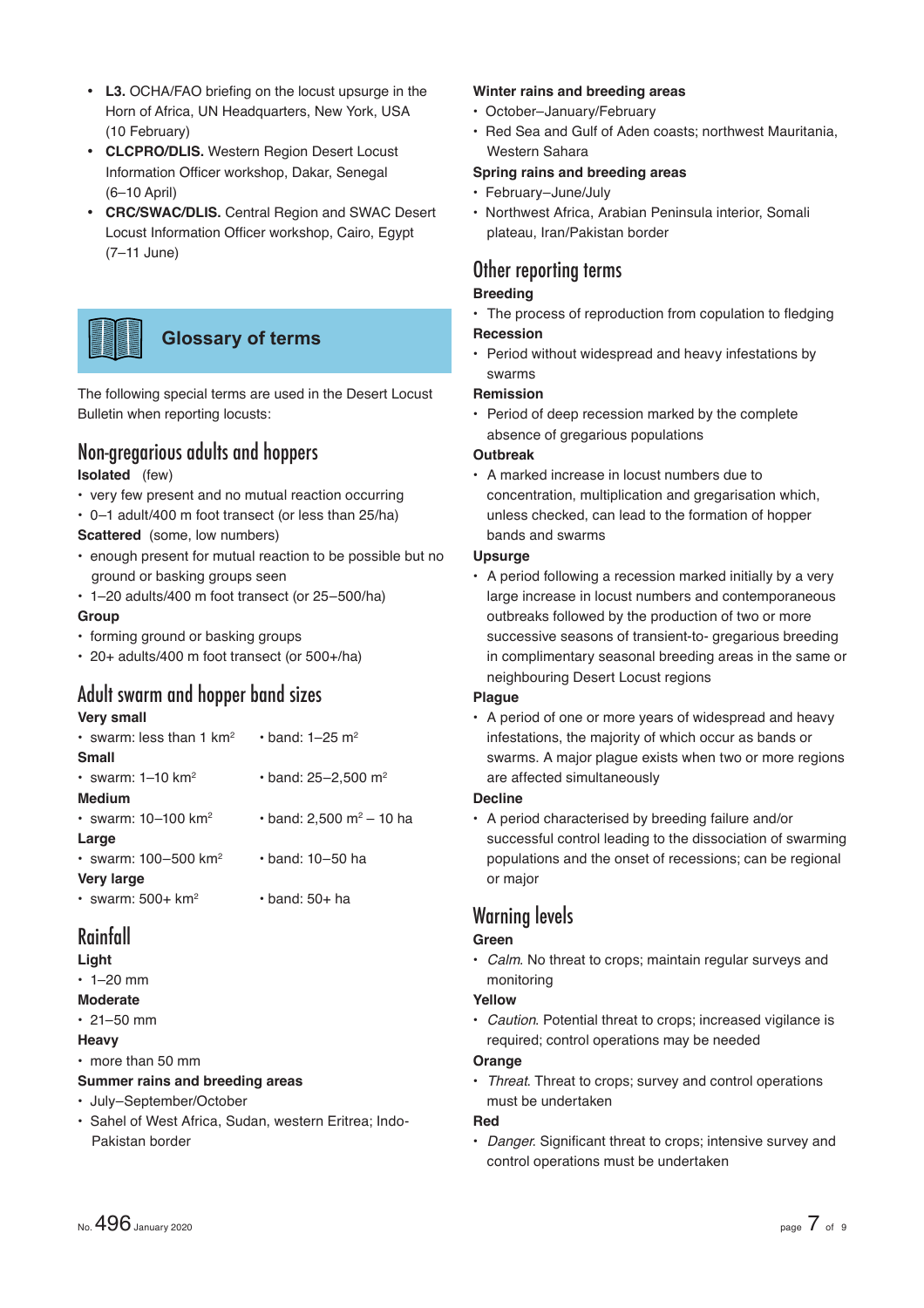# Regions **Western**

• Locust-affected countries in West and North-West Africa: Algeria, Chad, Libya, Mali, Mauritania, Morocco, Niger, Senegal, Tunisia; during plagues only: Benin, Burkina Faso, Cameroon, Cape Verde, Côte d'Ivoire, Gambia, Ghana, Guinea, Guinea-Bissau, Liberia, Nigeria, Sierre Leone and Togo

### **Central**

• Locust-affected countries along the Red Sea: Djibouti, Egypt, Eritrea, Ethiopia, Oman, Saudi Arabia, Somalia, Sudan, Yemen; during plagues only: Bahrain, Iraq, Israel, Jordan, Kenya, Kuwait, Lebanon, Palestine, Qatar, South Sudan, Syria, Tanzania, Turkey, UAE and Uganda

# **Eastern**

• Locust-affected countries in South-West Asia: Afghanistan, India, Iran and Pakistan.



FAO Locust Watch. Information, maps, activities, publications, archives, FAQs, links http://www.fao.org/ag/locusts

FAO Desert Locust regional commissions. Western Region (CLCPRO), Central Region (CRC), South-West Asia (SWAC) http://www.fao.org/ag/locusts

**IRI RFE.** Rainfall estimates every day, decade and month http://iridl.ldeo.columbia.edu/maproom/.Food\_Security/.Locusts/index.html

**IRI Greenness maps.** Dynamic maps of green vegetation evolution every decade http://iridl.ldeo.columbia.edu/maproom/Food\_Security/Locusts/Regional/greenness.html

NASA WORLDVIEW. Satellite imagery in real time https://worldview.earthdata.nasa.gov

Windy. Real time rainfall, winds and temperatures for locust migration http://www.windy.com

eLocust3 training videos. A set of 15 introductory training videos are available on YouTube https://www.youtube.com/playlist?list=PLf7Fc-oGpFHEdv1jAPaF02TCfpcnYoFQT

RAMSESv4 training videos. A set of basic training videos are available on YouTube https://www.youtube.com/playlist?list=PLf7Fc-oGpFHGyzXqE22j8-mPDhhGNq5So

RAMSESv4 and eLocust3. Installer, updates, videos, inventory and support https://sites.google.com/site/rv4elocust3updates/home

FAOLocust Twitter. The very latest updates posted as tweets http://www.twitter.com/faolocust

FAOLocust Facebook. Information exchange using social media http://www.facebook.com/faolocust

FAOLocust Slideshare. Locust presentations and photos http://www.slideshare.net/faolocust

eLERT. Online database of resources and technical specifications for locust emergencies http://sites.google.com/site/elertsite